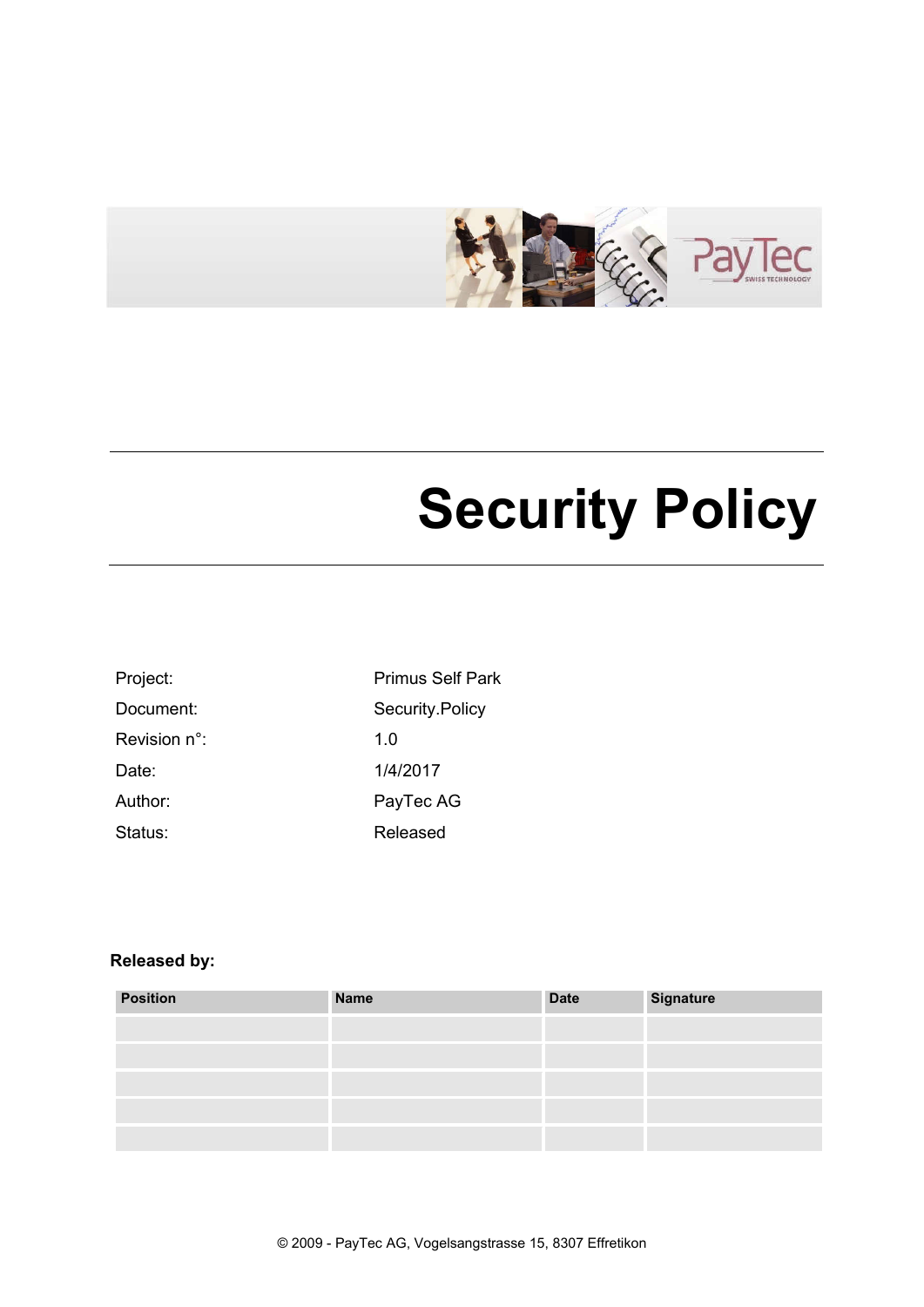## Revision history

| Revision n° | <b>Date</b> | <u>Who</u> | <b>Changes</b>         |
|-------------|-------------|------------|------------------------|
| 0.1         | 2016.11.18  | <b>PS</b>  | Initial creation       |
| 0.2         | 2016.11.24  | <b>PS</b>  | Review                 |
| 0.3         | 2016.11.25  | <b>PS</b>  | <b>Review findings</b> |
| 0.4         | 2016.11.28  | <b>PS</b>  | Update                 |
| 1.0         | 2016.11.29  | <b>PS</b>  | Released               |
|             |             |            |                        |
|             |             |            |                        |
|             |             |            |                        |
|             |             |            |                        |
|             |             |            |                        |
|             |             |            |                        |
|             |             |            |                        |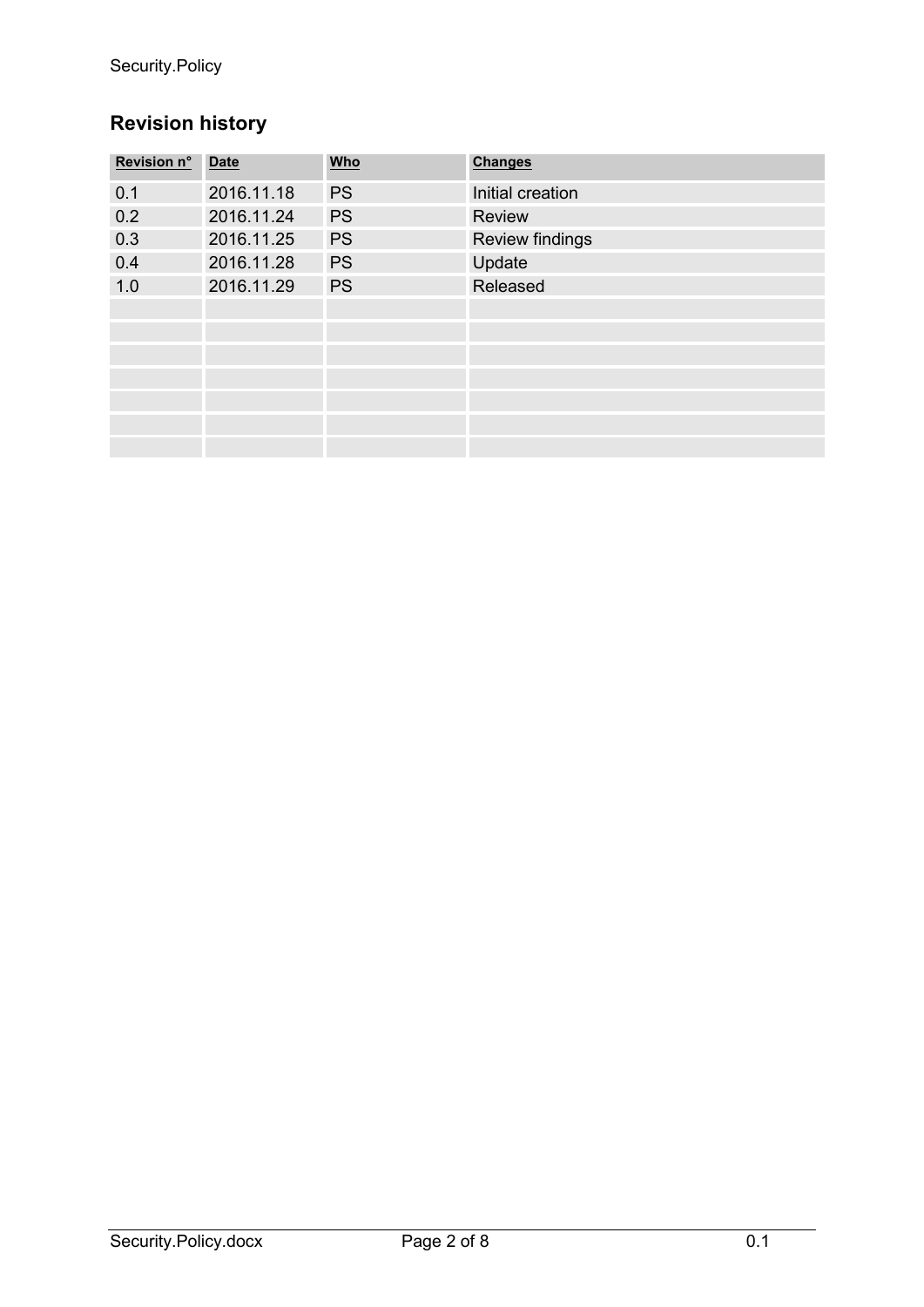#### **Table of content**  $\mathbf 1$

| 1                |     |  |
|------------------|-----|--|
| $\mathcal{P}$    |     |  |
|                  | 2.1 |  |
|                  | 2.2 |  |
|                  | 2.3 |  |
| 3                |     |  |
| $\blacktriangle$ |     |  |
|                  | 4 1 |  |
|                  | 4.2 |  |
| 5                |     |  |
|                  | 5.1 |  |
|                  |     |  |
|                  |     |  |
|                  | 5.2 |  |
|                  | 5.3 |  |
|                  | 5.4 |  |
|                  | 5.5 |  |
| 6                |     |  |
|                  | 6.1 |  |
|                  | 6.2 |  |
|                  | 6.3 |  |
|                  | 6.4 |  |
|                  | 6.5 |  |
|                  | 6.6 |  |
| $\overline{7}$   |     |  |
|                  | 71  |  |
|                  | 7.2 |  |
|                  | 7.3 |  |
| 8                |     |  |
|                  | 8.1 |  |
|                  | 8.2 |  |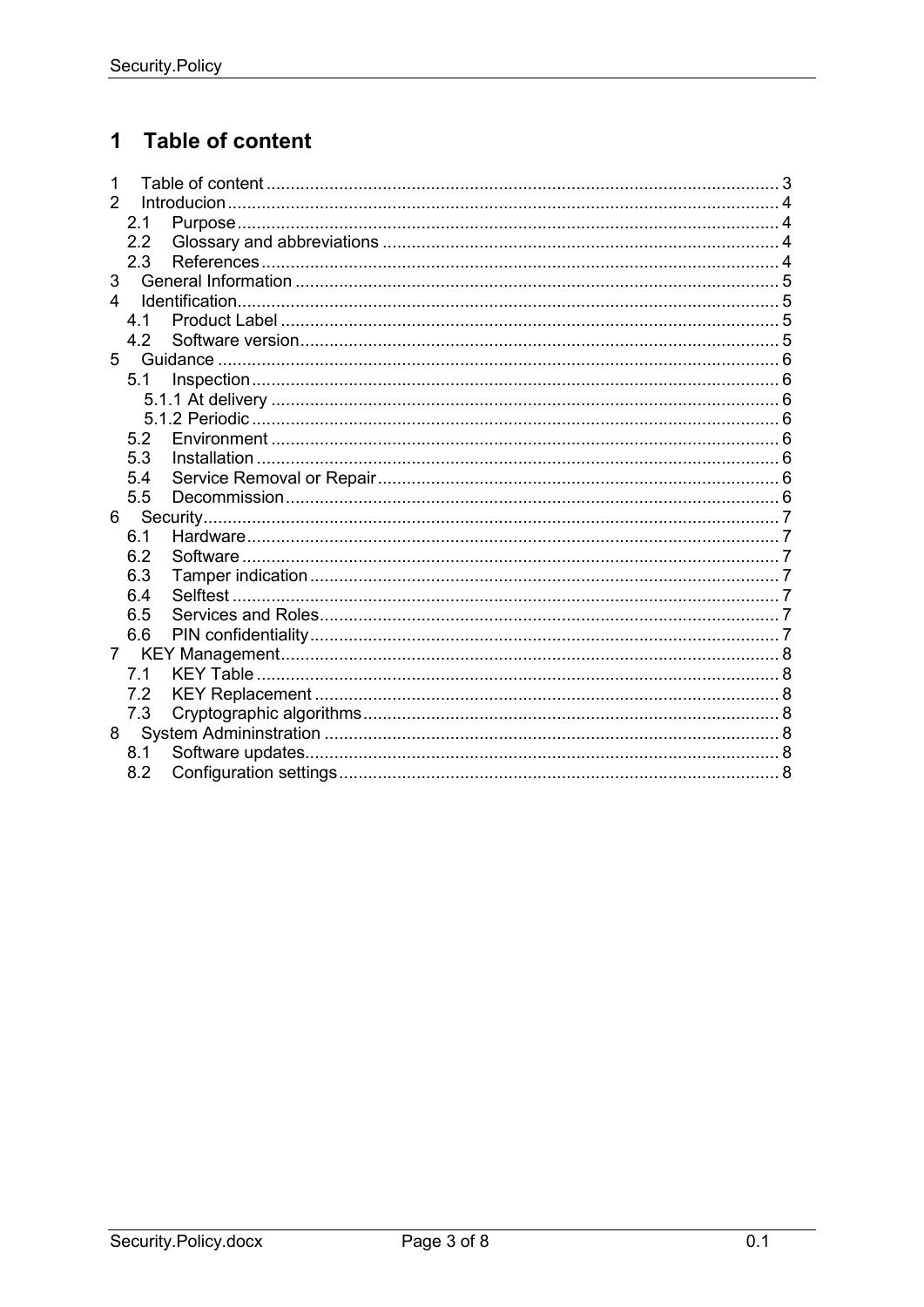## 2 Introducion

This document addresses the proper use of Primus Self park (PSP) Terminal. The use of the device in an unapproved method leads to incompliance to the PCI [1] requirements.

Inoperable devices, e.g. Tampered devices, need to be shipped back to PayTec for investigation and repairing.

#### 2.1 Purpose

This document should provide indication to answer the security requirements listed in DTR B20 [2] as required by [1]

#### 2.2 Glossary and abbreviations

| <b>Abbreviation</b><br><b>Term</b> | <b>Description</b>      |
|------------------------------------|-------------------------|
| <b>PSP</b>                         | <b>Primus Self Park</b> |
| <b>PED</b>                         | PIN entry device        |
| POI                                | Point of interaction    |
|                                    |                         |
|                                    |                         |
|                                    |                         |
|                                    |                         |

#### 2.3 References

| Ref.  | <b>Document</b>                                                                      | <b>Version</b>   |
|-------|--------------------------------------------------------------------------------------|------------------|
| $[1]$ | PCI PTS POI SRs v4-1c.docx                                                           | 4.1c             |
| [2]   | PCI PTS POI DTRs v4-1b.pdf                                                           | 4.1 <sub>b</sub> |
| $[3]$ | PayTec Terminal SDK.chm                                                              | 4.0.x            |
| $[4]$ | ANSI X9.24 Part1-2009, Retail Financial Services Sy-<br>metric Key Management Part 1 |                  |
| [5]   | ANSI X9.24 Part2-2006, Retail Financial Services Sy-<br>metric Key Management Part 2 |                  |
|       |                                                                                      |                  |
|       |                                                                                      |                  |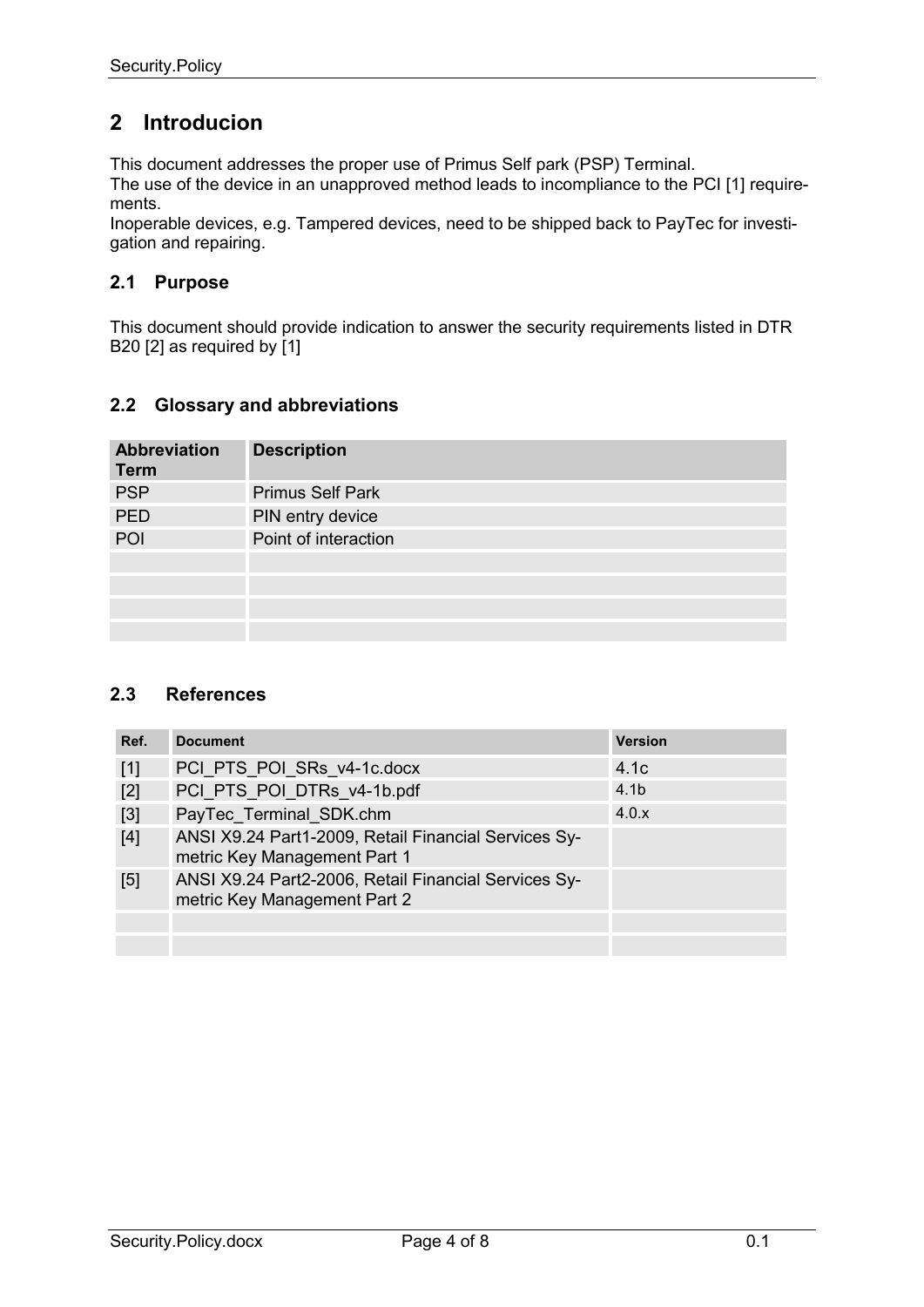## 3 General Information

The PSP is a PED designed to process debit- and credit card PIN based transactions in a unattendend environment. It provides a Pinpad, Magstripe- and IC- card reader and a RS232 communication interface.

## 4 Identification

#### 4.1 Product Label

The Product Label is placed on device bottom or rear side.



Up to date PCI information could be retrieved from https://www.pcisecuritystandards.org.

#### 4.2 Software version

The PSP PED is a non-display device. The effective SW-versions of each installed package could be queried either from host device as documented in PayTec SDK [3] description or with PayTec provided Testapplication designed for type approvals at accredited test facilities. 3<sup>rd</sup> party developers must sign a NDA to get PayTec SDK [3].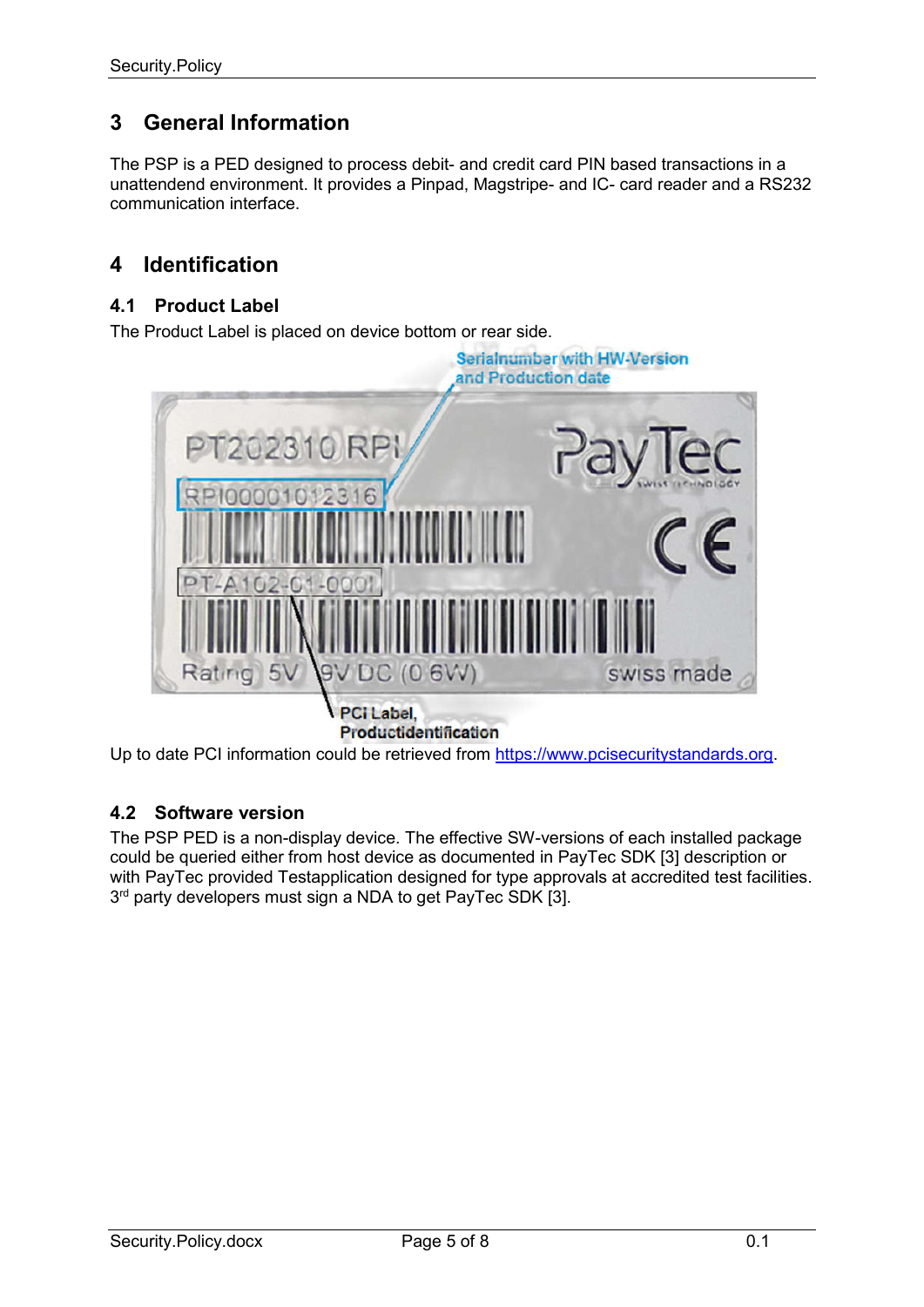## 5 Guidance

#### 5.1 Inspection

Paytec suggest merchants and acquirer to implement regular inspections of PED.

#### 5.1.1 At delivery

Paytec strongly advices the merchant or acquirer to visually inspect the PED as described in enclosed operating and installation manual.

Device serial number(s) mandatorily must match to serial numer(s) listet on delivery note.

#### 5.1.2 Periodic

- The Label on PED underside
- No additionally appearing signs like: - additional wires,
	- cables,
	- loosen screws,
	- torn label,
	- holes,
	- cracks, …
- Paytec unauthorized or unidentified attachments
- The ICC insertion area has no signs of scimming parts
- The keypad is still in firmly and normal condition

#### 5.2 Environment

PSP PED is designed to operate in temperature range from 0 to 50°C up to 2000m above sea level. The device could be powered in a range from 5 to 9 VDC.

#### 5.3 Installation

Operations and installation manual are shipped with PED to merchant or acquirer, including information

- Part list
- Installation instruction
- Activation procedure
- Security
- Repair and disposal

#### 5.4 Service Removal or Repair

The PED should be dismounted and removed from service from authorized personnel only. Each removed PED must be returned to Paytec for either repair or disposal.

#### 5.5 Decommission

Sensitive data must be erased before refurbishing the device or removing it permanently from service. The device shall go to tampered status, e.g. disassembly of the device, in this state sensitive data are erased.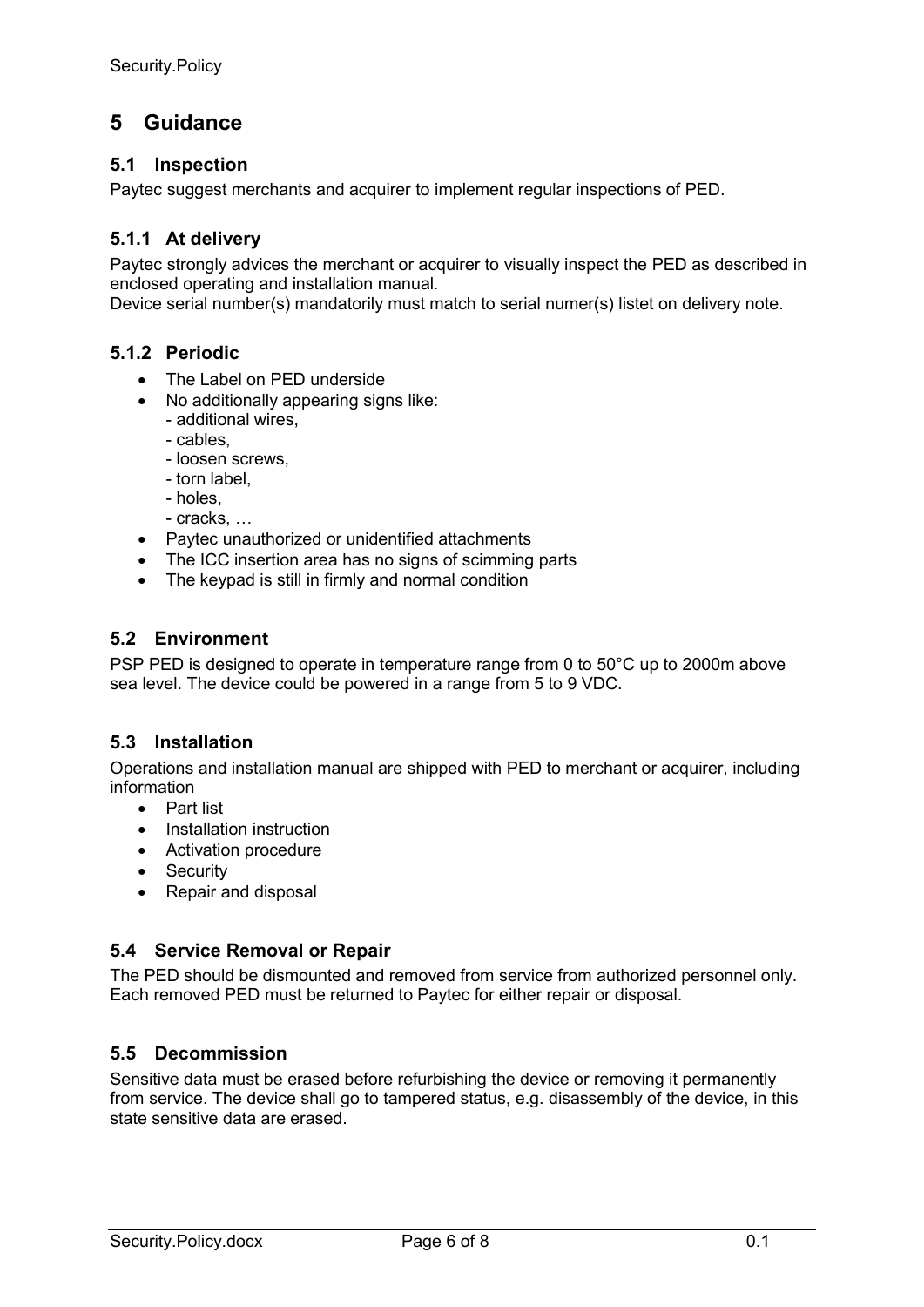## 6 Security

PSP PED is designed with most advanced encryption and tamper responsivities available these days.

#### 6.1 Hardware

PSP PED hardware comes with several tamper and removal detection mechanisms. In case of a tamper detection, the PSP leads in inoperable state and must be shipped to Paytec for investigation. In case of remounting or replacing the PED the reactivation procedure as instructed in operations and installation manual must be processed.

#### 6.2 Software

At system startup installed SW-packages must pass the selftest, which verifies the certificate and signature of application code, to reach operational state.

#### 6.3 Tamper indication

In general, in a non-operational PED transactions could not be initiated. See also 6.4 Selftest.

The PSP PED is a non-display device. To get detailed PED-status information, a connected host device must follow the instructions documented in PayTec SDK [3] description or with PayTec provided Testapplication designed for type approvals at accredited test facilities.  $3<sup>rd</sup>$  party developers must sign a NDA to get PayTec SDK [3].

#### 6.4 Selftest

PSP PED selftest runs automatically at system start up and periodically at least 23 hours after system start up.

If the PSP PED indicates a selftest error the PED leads in ioperable state and should be replaced.

#### 6.5 Services and Roles

PSP PED will be managed with Paytec designed and approved Tools to deal with the PED complying security rules and requirements.

#### 6.6 PIN confidentiality

PSP PED provides a privacy shield, respecting PCI-requirements TA8, to support PIN confidentially in the transaction. In addition, the Cardholder should take care at PIN entry on PED.